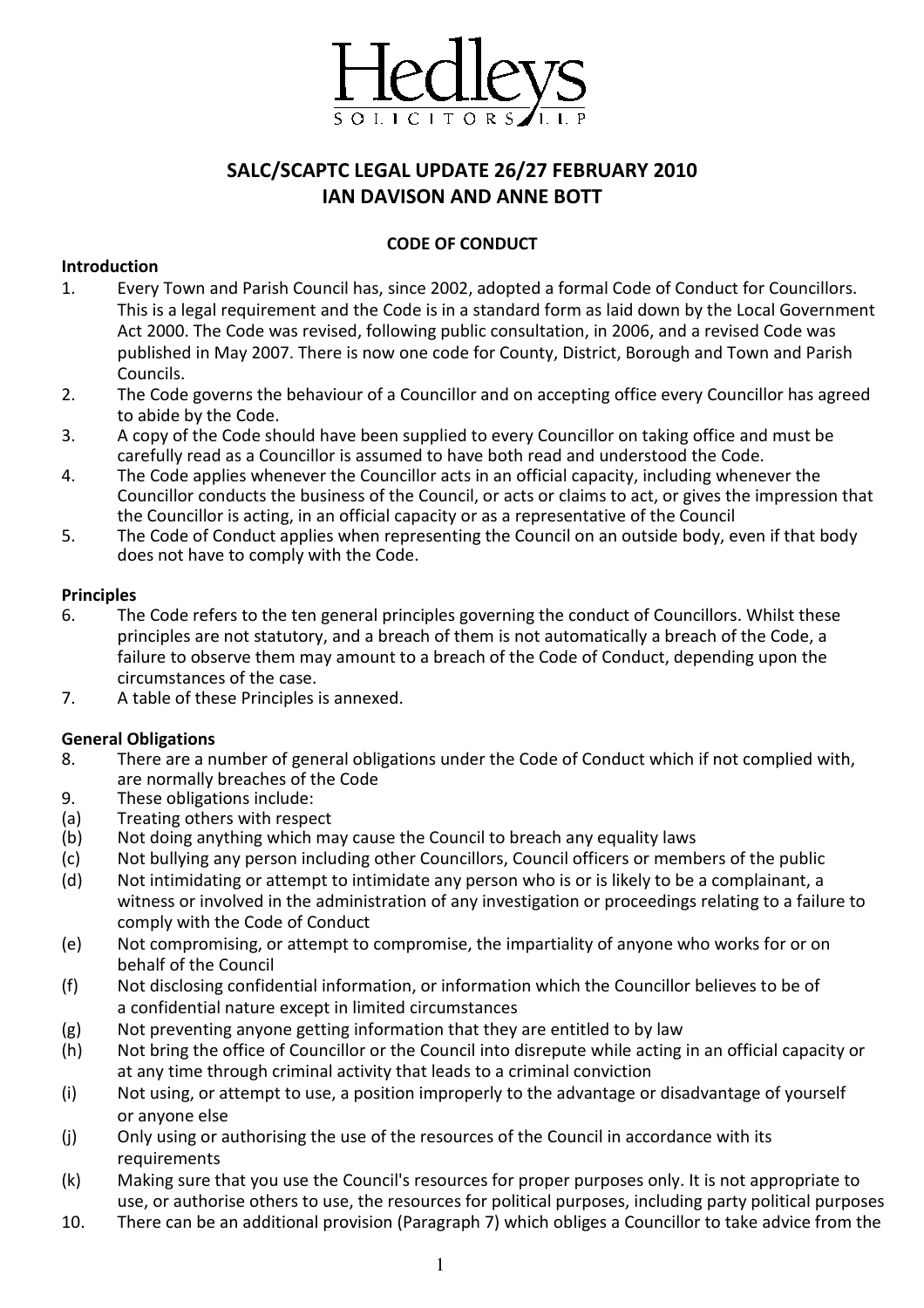Clerk or the Monitoring Officer, particularly in respect of the declaration of personal or prejudicial interests. This is however not mandatory and only applies if specifically adopted by the Council.

# Register of Interests

- 11. The provisions of Local Government Act 2000 have been used to impose the preparation and maintenance of a Register of Interests on Town and Parish Councils. The provisions previously applied mainly to District and County Councils but were extended to Town and Parish Councils, in an only slightly modified form, in 2002.
- 12. A Councillor must complete the Register of Interests within 28 days of election or cooption. It is not possible to refuse to complete the Register and remain a Councillor. Any change in an interest must be notified within 28 days of the change.
- 13. The Register must include the name of the Councillor's employer, details of property owned in the Town or Parish and business interests in the Town or Parish, together with details of any organisations in which a position, as opposed to mere membership, is held.
- 14. Membership of charities or bodies whose purposes include the influence of public opinion also has to be registered. Some interests can be registered as public service interests. These are interests which arise from service on another public body and the new category is designed to enable Councillors who sit on more than one public body to take part in discussions.
- 15. The Register is a public document, available for public inspection within the Town or Parish and must be updated as necessary. The original is maintained by the Monitoring Officer for the District or Borough Council.

# Declarations of Interest

- 16. This is one of the most difficult areas for Councillors and Councils, and gives rise to complaints by members of the public on a regular basis. Most Town and Parish Councils represent a comparatively small and well defined area and by the very nature of the organisation most Councillors will have knowledge of parishioners or properties within that area, and this gives rise to many difficulties.
- 17. There are two types of interest which have to be declared

## Personal Interest

- 18. An interest is personal when
- (a) it is an interest which must be registered or
- (b) it is an interest, not on the register, but where the well being or financial position of you, members of your family, or people with whom you have a close association, is likely to be affected by the business of your Council more than it would affect the majority of inhabitants of the Council's area (or ward where the area is warded)
- 19. The interest must be declared before the start of the discussion, but under the revised Code, if the interest arises from the membership of another body to which the Councillor was appointed by the Council, it need only be declared before speaking on the matter. The Councillor who has a personal interest can remain in the meeting, continue to take part in the discussion, and vote.

### Prejudicial Interest

- 20. An interest is prejudicial when
- (a) it is a personal interest
- (b) it does not fall within an exempt category (e.g. setting the precept or allowances, housing if you are a tenant of the Council,)
- (c) it affects your financial interests or relates to a licensing or regulatory matter
- (d) a member of the public, who knows the relevant facts, would reasonably think that your personal interest is so significant that it is likely to prejudice your judgment of the public interest
- 21. In deciding whether an interest is prejudicial, the mere existence of local knowledge, or connections within the local community, are not normally sufficient to meet the test. There must be a financial interest and some factor which might positively harm the Councillor's ability to judge the public interest objectively.
- 22. Unless the Council has adopted the relevant part of the Code (Paragraph 12(2)) after the declaration of a prejudicial interest, the Councillor has to withdraw from the meeting, and take no part in the discussion. If the relevant part has been adopted and the Council allows members of the public to make representations, give evidence or answer questions, the Councillor can remain in the meeting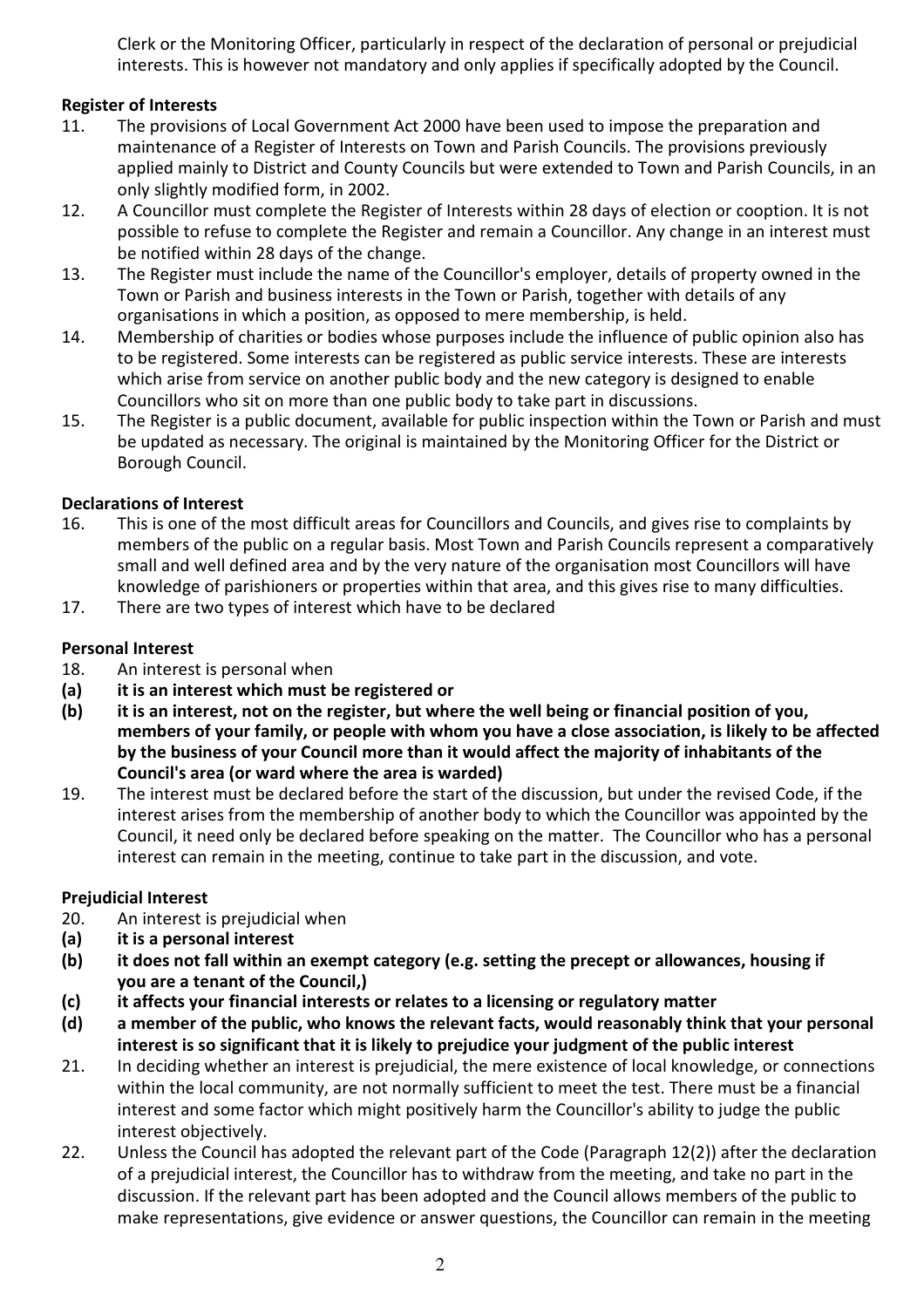and have the same rights as a member of the public, but must then leave when the matter is discussed by the Council or a decision taken. The Councillor has no greater rights than a member of the public if he or she has a prejudicial interest, and to the extent that he has to leave the meeting room, less rights. The Councillor cannot remain in the public gallery or in the meeting room.

23. There are a limited number of exceptions to the rule that a Councillor with a prejudicial interest cannot take part in the discussion and vote, and these are set out in the Code of Conduct. These mainly relate to membership of outside bodies, and in the exceptional circumstances of there being no quorum without the participation of the Councillor. A dispensation of the local Standards Committee has to be obtained in advance.

#### Failure to comply with the Code

- 24. If a Councillor fails to declare either a personal or a prejudicial interest, or declares an incorrect interest, it is a breach of the Code, and can be the subject of a complaint to the local Standards Committee.
- 25. There is no power for the Council itself to over ride a decision taken by a Councillor with regard to the nature of the interest, but any person, including a fellow Councillor can make a complaint if they consider that an interest has not been declared. It is not a sufficient excuse that the Councillor considered the nature of the interest and came to the wrong conclusion.

#### Enforcement of the Code of Members' Conduct - general

- 26. The Local Government Act 2000 created the Standards Board for England. The Act provided that this body was to have a central role in enforcing the ethical framework introduced by the Local Government Act and for supervising arrangements for the investigation of breaches of the Code of Conduct in County, District and London Borough Councils and certain other bodies including Town and Parish Councils.
- 27. The Board considered that it brought valuable benefits to the Town and Parish Council sector, including reduced scope for corruption and greater respect for such Councils in the mind of the public.
- 28. The 2000 Act provided that the Standards Board would appoint an Ethical Standards Officer who would carry out investigations into alleged breaches of the code of conduct. The position has now changed, and the Board (now renamed Standards for England) is now primarily a strategic regulator. The Local Government and Public Involvement in Health Act 2007 has radically changed the procedure for investigation into breaches of the Code.

#### Monitoring Officers

- 29. Monitoring Officers are officers of the County or District Council, and normally have another position with the legal or administration section of the Council. The provisions of the 2000 Act enabled Monitoring Officers to conduct investigations in respect of matters referred to them, and gave them responsibility for the adoption of codes of conduct and the maintenance of the register of members' interests.
- 30. The Monitoring Officer is the principal advisor to the Standards Committee and has responsibility for undertaking local investigations and "other action", e.g. training, at the direction of the Standards Committee's assessment sub-committee.

#### Local Standards Committees

- 31. These are committees of the District or Borough Council created to deal with complaints. In the case of Parish and Town Council matters they must have a Parish or Town Council representative, and they have an independent chairman.
- 32. A Standards Committee has several functions which include educational and monitoring standards of behaviour. So far as the enforcement of standards is concerned they work through a minimum of three sub-committees: an assessment sub-committee which assesses complaints to determine whether there is prima facie case, a review sub-committee which can review a decision to take no action and a determination sub0committee which holds disciplinary hearings.

#### **Complaints**

33. All complaints are made direct to the Local Standards Committee's assessment sub-committee which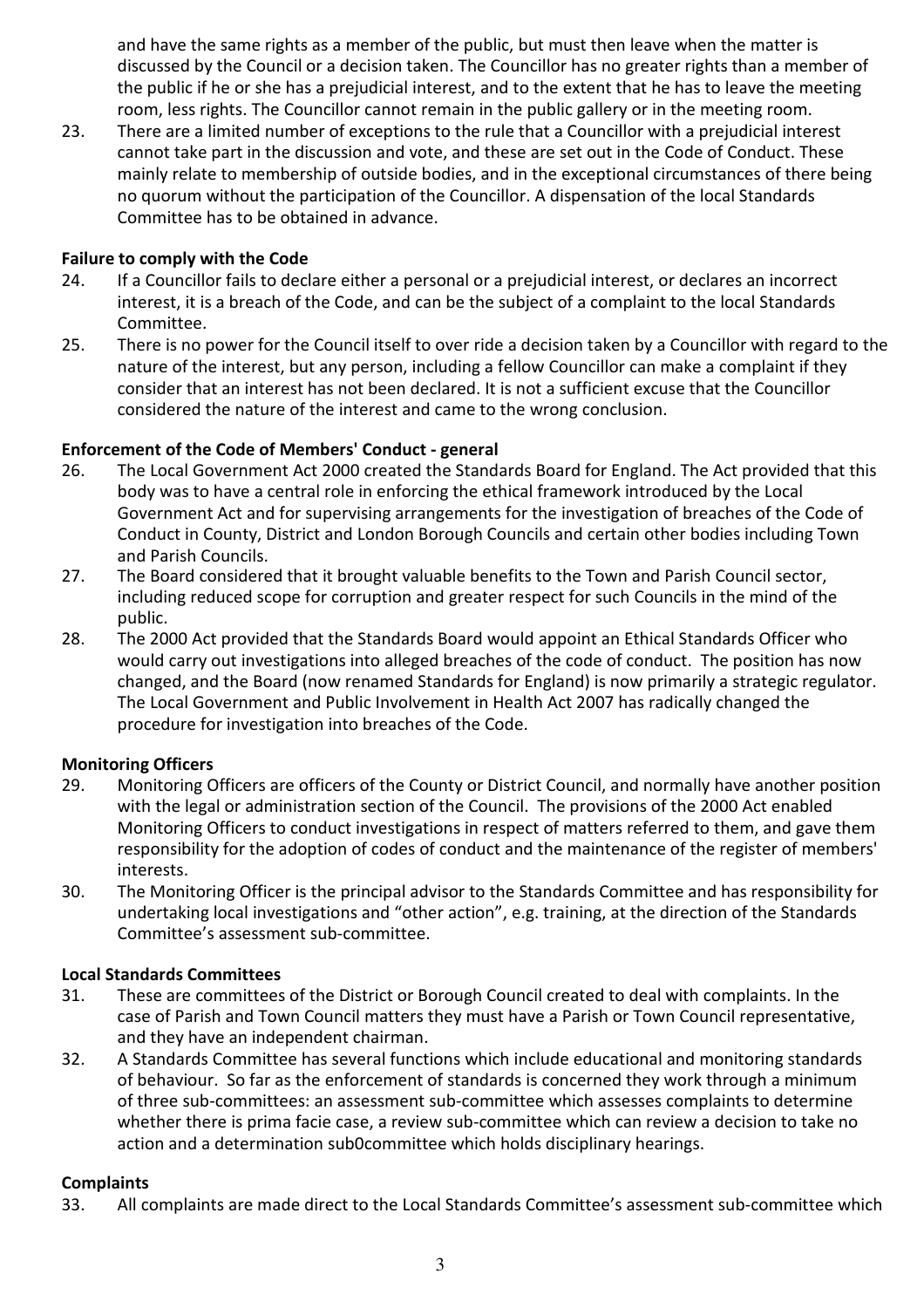will decide how complaints should be handled.

- 34. Standards for England has however stated that whilst it will have a strategic role it will reserve the right to investigate serious allegations. This power is used in important cases.
- 35. On receipt of a complaint, the Local Standards Committee must take one of three possible courses of action.
- (a) Refer the matter to the Monitoring Officer for investigation or other action
- (b) Refer the matter to the Standards Board because of the seriousness of the allegation
- (c) Decide that no action be taken
- 36. The local Monitoring Officers will conduct the investigations and will undertake "other action", although they do have the power to delegate such function.

## Procedure

- 37. Originally all complaints are investigated in the same manner, and there was no light touch for Town and Parish Councils nor were the complaints investigated in a different manner if they were comparatively minor.
- 38. The Regulations dealing with investigation follow the following basic rules namely:
- 39. As regards the complaint
- (a) it must be in writing
- (b) it must concern a member of the local authority
- (c) it must relate to something that happened after the Code of Conduct came into effect
- (d) it must be about something covered by the Code
- 40. If the complaint satisfies the above it must also satisfy one of the following:-
- (a) if serious enough, if proved, to justify the range of sanctions available
- (b) it is part of a series of less serious misconduct which is unreasonably disrupting the business of the authority and there is no other avenue left to deal with it short of investigation
- 41. It is unlikely to be referred if it:
- (a) is malicious or relatively minor
- (b) a similar complaint has already been investigated and there is nothing further to be gained by seeking the sanctions available
- (c) the complaint relates to private life and is unlikely to affect fitness for public office
- (d) it appears that the grievance is about dissatisfaction with a council decision
- (e) there is insufficient information available
- 42. Monitoring Officers can take action other than investigation to resolve local problems, such as training and guidance and getting Councillors to meet and work out their problems together. This is now quite common where there is evidence of difficulties within the Council.

### The investigation

- 43. In an investigation the Monitoring Officer has a right to all information that he requires, and will conduct interviews and obtain information from other sources. He or she has very wide legal powers to obtain information. If in the course of investigation the Monitoring Officer finds evidence of other breaches he or she may refer these other breaches back to the local Standards Committee
- 44. The guidelines state that the Councillor, will during the investigation, have an opportunity to comment upon the allegations. In fact, this opportunity may come quite far into the investigation. At the close of the interviews and information gathering the Monitoring Officer will prepare a draft Report which will then be put to the Councillor for his comments. This is, in the view of the Board, "during the course of investigation". If no comments are made, the Report stands. There are tight time limits for responses.
- 45. If the Monitoring Officer finds that there is no case to answer, the Councillor is not likely to object. If the complaint it is not dismissed, the findings of the Report must be considered very carefully. The Report generally contains what are described as "findings of fact".
- 46. If the Officer considers that there has been a breach of the Code of Conduct, the matter will be referred to the local Standards Committee, or it may be referred to the First Tier Tribunal (Local Government Standards, England) for England if the case is sufficiently serious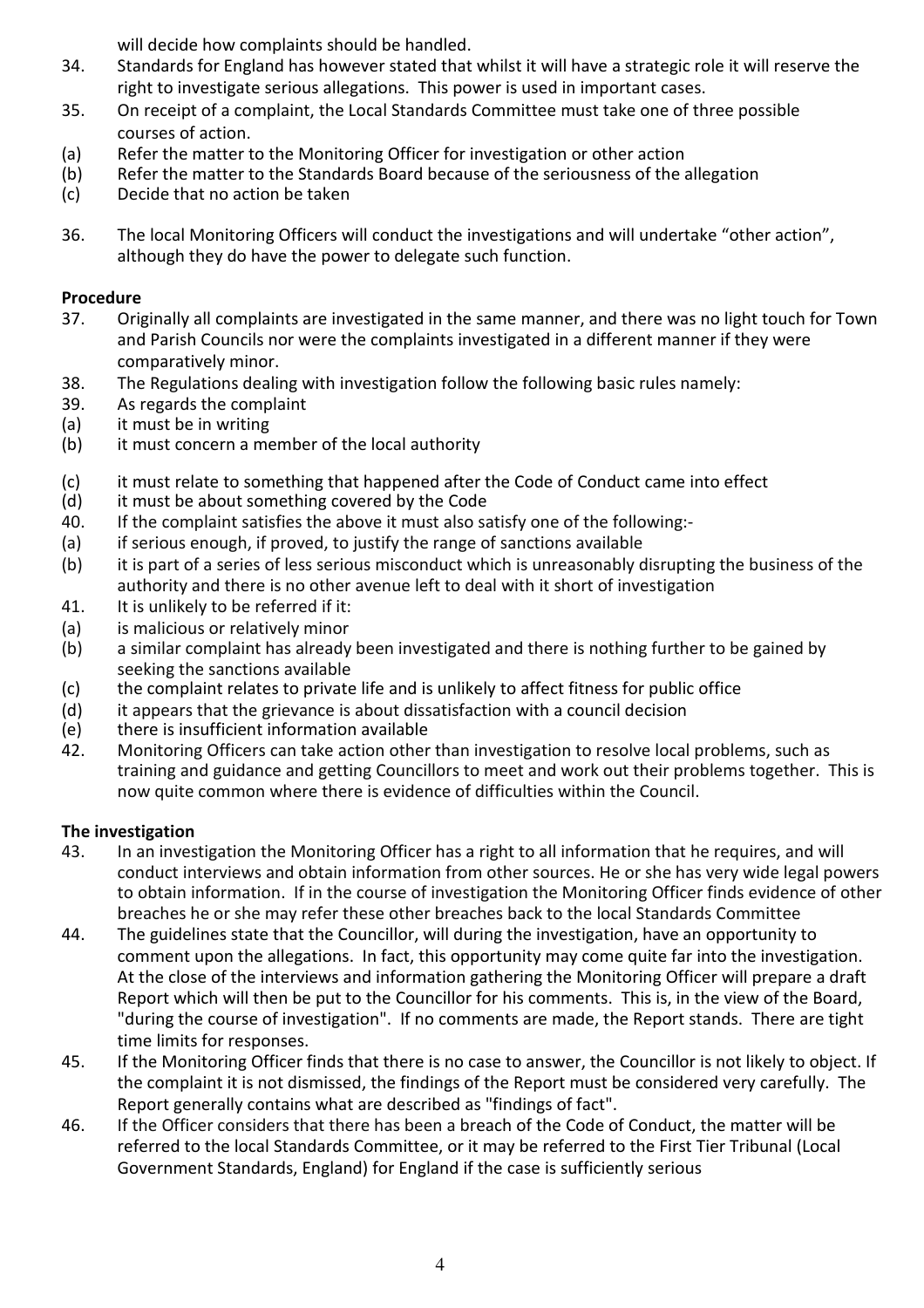## Standards Committees and First Tier Tribunal (Local Government Standards, England)

- 47. The Standards Committees and the First Tier Tribunal (Local Government Standards, England) have a number of penalties at its disposal including the power to suspend a member for up to six months or one year (Tribunal) or disqualify him or her (Tribunal) from standing as a member for up to five years. The lowest penalty is a reprimand
- 48. They hold formal hearings which are in essence disciplinary proceedings of an inquisitorial nature. They assess the facts on the basis of the Monitoring Officer's report upon which they place great reliance, and any evidence produced on behalf of the Councillor. The Councillor should seriously consider being represented by an experienced lawyer as well.
- 49. Our experience shows that it cannot be expected that the Committee or Panel will regard the matter as so trivial that no penalty need be imposed.
- 50. The Tribunal also acts as an appellate body in relation to local standards committees.

## **Publicity**

- 51. Even if the finding is that there is no case to answer or no breach, a summary of the case is published on the district council's website. The only cases which do not appear on the website are where there is no investigation.
- 52. Other cases are published in detail on the website and, where a hearing takes place, a report will often be published in the local newspaper

## Practical points

- 53. It is clear that in an investigation considerable reliance is placed upon Minutes of meetings, and not just those minutes relating to the events complained about. The general course of conduct of the Councillor is also considered. It is very important that the Minutes of Council and other meetings are accurate, and therefore every Councillor should ensure that they are checked. If an interest is declared make sure that it is correctly recorded.
- 54. Standards for England states that if a Councillor has a prejudicial interest, it is necessary to state the nature of that interest when declaring it. It is not sufficient, in its view, merely for the Councillor to state that he has such an interest and leave the room. He must state the general nature of the interest
- 55. Be particularly careful when relatives serve on other bodies or committees, and be certain to declare the correct interest
- 56. Standards for England considers that any action which is taken by a Councillor comes within its remit. Councillors have to be very careful in considering the capacity in which they take any action, and it is possible that even saying that you are not acting as a Councillor is insufficient
- 57. Council decisions involving money are particularly sensitive, and many alleged breaches of the Code of Conduct involve such things as grant applications.

# What to do?

- 58. When notified that the local Standards Committee is going to conduct an investigation, take legal advice on your rights and obligations. Do not treat the matter lightly.
- 59. The Monitoring Officer or his or her Investing Officer will want to get at the truth and will take an independent line. It is important to be candid and helpful. Make sure that the Monitoring Officer/Investigating Officer is given all the relevant material. A failure to co-operate can lead to further complaint.
- 60. Take advice about what to do when a request is made for an interview. Make sure that the interview is at a time convenient to you and when you can concentrate of the questions.
- 61. Take particular care about the text of the draft Report.
- 62. If a report is referred to the local Standards Committee or the First Tier Tribunal (Local Government Standards, England) for a hearing, take advice and consider being represented. Expect to be professionally cross examined, although questioning is the prerogative of the Tribunal and to have to justify and explain your actions and decisions.
- 63. If you choose not to be represented, liaise closely with the Monitoring Officer or the First Tier Tribunal (Local Government Standards, England) about the arrangements for the hearing, including the use of written evidence at the hearing and the attitude of the Committee or the Panel to late evidence. In our experience oral evidence is preferred.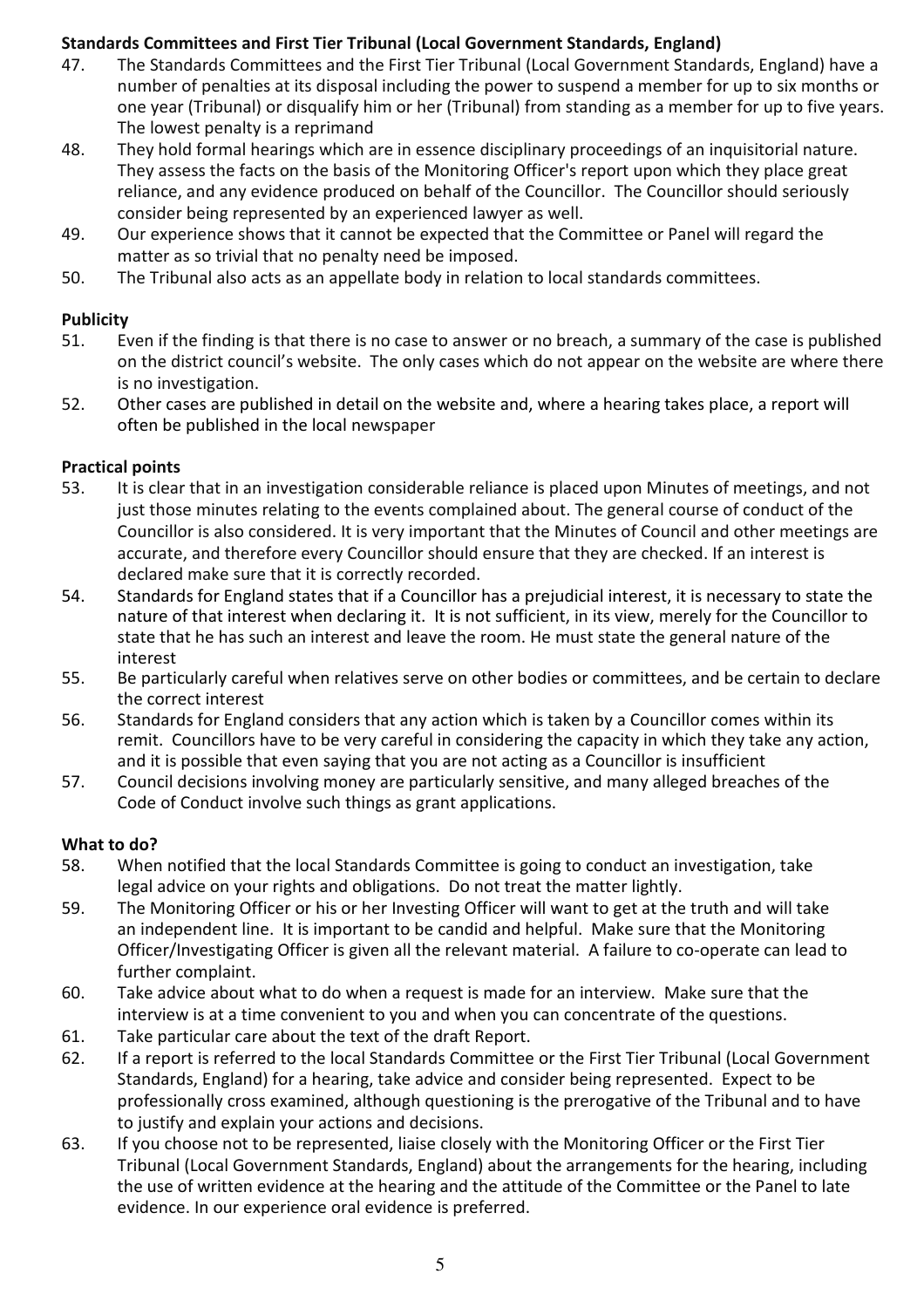## Costs and indemnity

- 64. Since the 2004 a Parish or Town Council has had the power to indemnify a Councillor against the costs of any investigation, report, reference, adjudication or other proceedings in relation to the Code of Conduct. This indemnity can include the cost of insurance cover.
- 65. There is no power for costs to be given against any complainant.
- 66. If the Member is found to have breached the Code, or admits a breach, the indemnifying Council is entitled to recover the costs from the member. If the member refuses to pay the amount can be recovered as a civil debt.

## **Conclusion**

- 67. Every Councillor needs to be fully aware of the Code of Conduct and understand that it is being strongly applied.
- 68. In particular both the Standards Committee and the First Tier Tribunal (Local Government Standards, England) regard a failure to declare a prejudicial interest as a serious breach of the Code of Conduct. Standards for England has recently issued guidance on personal and prejudicial interests in cases where there is membership of more than one body. This guidance highlights the difficulty that a Councillor may experience.

## Links

http://www.standardsforengland.gov.uk/Guidance/TheCodeofConduct/Guidance/Onlineguides/ http://www.standardsforengland.gov.uk/Guidance/TheCodeofConduct/Guidance/Onlineguides/

### VILLAGE GREENS

- 69. Town and Village Greens developed under customary law as areas of land where local people indulged in lawful sports and pastimes. These might include organised or ad-hoc games, picnics, fetes and similar activities.
- 70. Section 15 of the Commons Act 2006 changes the legal definition of a town or village green and sets out the qualifying circumstances in which land may be newly registered. Essentially anyone can apply to have land registered as a green if it has been used by local people for recreation 'as of right' (i.e. without permission, force or secrecy) for at least 20 years. Please see DEFRA factsheet (PDF 39KB) on the registration of new town or village greens.
- 71. Section 15 came into force throughout England on 6 April 2007 and makes the following changes to the existing law relating to the registration of new greens:
- it provides a period of grace after use of land by local people 'as of right' has been ended by the landowner, when an application to register it as a green can still be made (under the old legislation, an application had to be made immediately after use 'as of right' had been ended);
- it ensures that, where a landowner grants permission for use of his land when there has already been 20 years' use 'as of right', the use continues to be regarded 'as of right' (so there is no time limit for an application for registration, unless the landowner takes other steps to challenge use);
- any period of statutory closure (e.g. during a foot-and-mouth disease outbreak) is to be disregarded when deciding whether there has been 20 years' use 'as of right'; and
- it allows a landowner voluntarily to register his land as a green: please also see DEFRA guidance note on the voluntary dedication of land.

### Points to note

# Definition

72. The definition of a village green has attracted the attention of the highest judicial authorities and there is no fixed definition other than the statutory currently found in s 15 of the Commons Act 2006. This provides that a village green may be registered where a significant number of the inhabitants of any locality, or of any neighbourhood within a locality, have indulged as of right in lawful sports and pastimes on the land for a period of at least 20 years and they continue to do so at the time of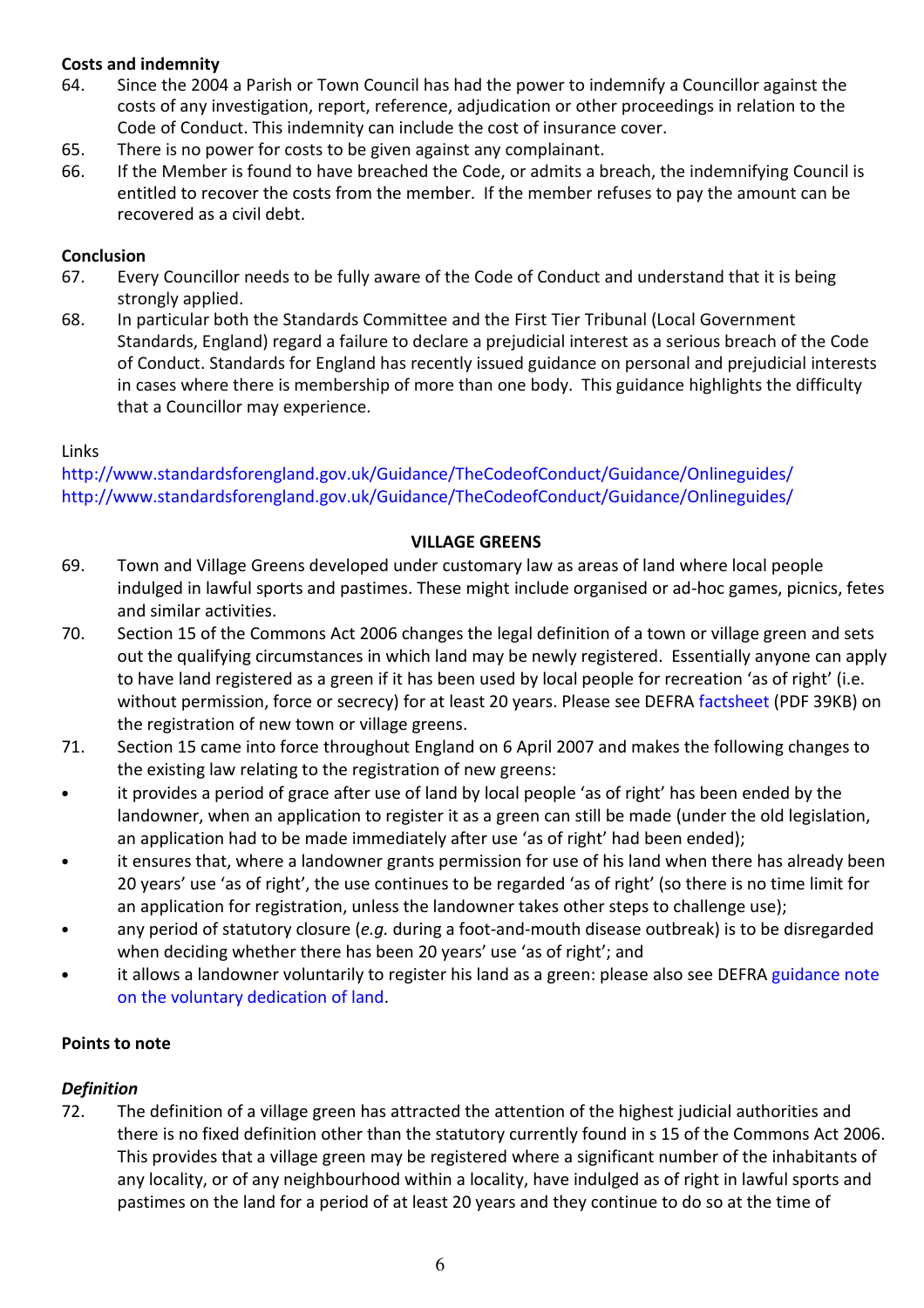application. The notion of "as of right" represents an unresolved legal conundrum. In order for an application to proceed the public must not have used the land by force or secretly or by the permission of the owner. Use by the owner, or by a third party with its express permission, to which the public defers will displace any suggestion that the use is of right as will overt actions by the owner e.g. closing the ground by gates or erecting signs. The perception of the owner, acting reasonably, is key.

73. Buildings are incompatible with village green status.

# The effect of designation

74. The effect of designation can be dramatic. It is unconditional and permanent.

# 75. S 29 of the Commons Act 1876 provides

- ". . . An encroachment on or enclosure of a town or village green, also any erection thereon or disturbance or interference with or occupation of the soil thereof which is made otherwise than with a view to the better enjoyment of such town or village green or recreation ground, shall be deemed to be a public nuisance, and if any person does any act in respect of which he is liable to pay damages or a penalty under section twelve of the Enclosure Act 1857,"
- 76. This provision has been construed as preventing any works on a village green other than small scale ancillary development.
- 77. It means that the most of those open space powers described would be denied to the Council, a point which applicants for village green status fail to recognise.
- 78. Many of the supporters of an application would consider it laughable if told that it would not be possible in the future for the usual incidents of public recreation grounds to be provided and that no future development, however, desirable and beneficial to the community and unrelated to the use of that land for public recreation would be allowed.
- 79. A Council should be aware that even if there little or no risk of someone seeking to enforce the criminal law with respect to incompatible work or activities, they remain illegal and expenditure on such work or activity would be unlawful.

# Restrictive covenants

- 80. .There are often misconceptions relating to restrictive covenants.
- 81. They are enforceable between the original parties in contract and they can be enforceable by successors of covenantee if there is land to be benefited.
- 82. The Council may be regarded as the original covenantor as it stands in the shoes of the original parish council.

# Statutory purpose

- 83. The statutory purpose for which the land should be but often is not specified.
- 84. Byelaws made pursuant to s 8(1) of the Local Government Act 1894 relates to land held under s 164 of the Public Health Act 1875.
- 85. The 1875 Act is one of the principal powers under which land is held for recreational purposes and empowers a local authority, including a parish council, to lay out, improve, manage and make byelaws to regulate open spaces.
- 86. Unlike the Open Spaces Act 1906, the 1875 Act does not impose any trusts.
- 87. Open Spaces Act 1906 (power to acquire, lay out and regulate open spaces and disused burial grounds).
- 88. The full range of open space powers under the 1875 or 1906 Acts, s 44 of the Public Health Acts Amendment Act 1890 (temporary closures, pleasure boats), ss 76, 77 of the Public Health Acts Amendment Act 1907 (regulations seats, notices, pavilions and staff), s 144 (encouragement of visitors) and 145 (provision of entertainment including temporary closure of and charging for entertainments on recreation grounds) of the Local Government Act 1972 and s 19 of the Local Government (Miscellaneous Provisions) Act 1976 (provision of recreational facilities).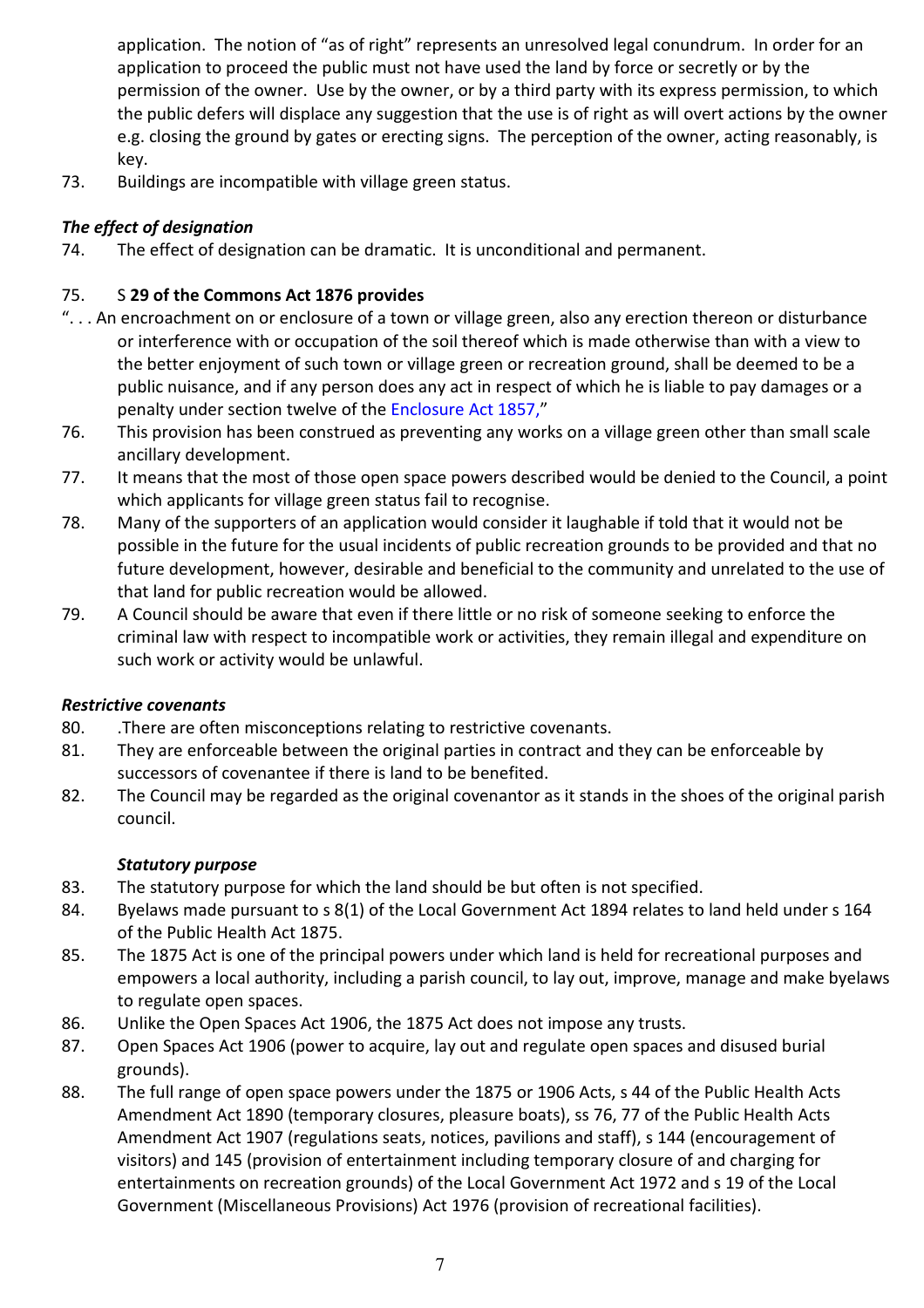- 89. The byelaws permit land to be set side from general public use for organised team games.
- 90. An authority's powers to appropriate and dispose of the land under ss 126 and 127 of the Local Government Act 1972 are available.
- 91. Significance of buildings and other development e.g. public toilets, council offices, garages and sheds, car parks, equipped play areas.
- 92. Significance of notices indicating ownership or controls over use or access or display of byelaws at the land.
- 93. Note the use for organised sport regulated by letting agreements for e.g. cricket, football and stoolball.
- 94. It can expect (as can the hirers and the public) that the use to be made by the hirers will exclude the public from those areas when in use.
- 95. The absence of village green status does not mean that the open space will cease to be public open space.

### Links

http://www.defra.gov.uk/rural/protected/commonland/tvg.htm http://www.defra.gov.uk/rural/protected/commonland/guidance.htm#4 http://www.defra.gov.uk/rural/documents/protected/common-land/tvg-factsheet.pdf http://www.sussexalc.org.uk/legaltopicnote/SALC-LegalTopicNote-2009-03-04-58.pdf

## SNOW, ICE AND GRITTING

## Grit bins

96. No duty to provide grit bins and in principle the fact that someone has carried out gritting does not impose upon that person any liabilities but, having regard to what I say about occupiers' liability, a failure to grit or salt might incur liabilities.

## Highways including footways and footpaths

- 97. Highway authorities have an absolute duty to maintain highways (s 41 of the Highways Act 1980). This is subject to a special statutory defence of taking reasonable steps to deal with the disrepair.
- 98. Under s 41 as originally enacted and at common law there was no obligation on a highway authority to keep a highway free from snow and ice or to treat snow and ice. The position was modified in 2003 and a highway authority is under a duty to ensure, so far as is reasonably practicable, that safe passage along a highway is not endangered by snow or ice. This is not an absolute duty and is different in nature and extent.
- 99. Parish councils, however, are not under an s 41 duty although they have power to maintain certain highways. Having regard to the common law and legislative history, a parish council cannot be under a higher duty than a highway authority to take precautions against or to remedy the effects of snow or ice or to provide grit or salt.
- 100. A parish council is under no duty to clear snow and ice from the highway or to provide grit and salt and does not assume legal liability if it provides grit or salt (provided it does not cause an obstruction on the highway or commits a regulatory offence under the Highways Act 1980).

# Other land

- 101. So far as other (non-highway) land is concerned different considerations apply.
- 102. A parish council's obligations in respect of land it occupies are regulated by the law on occupiers' liability.
- 103. In summary, an occupier's duty is to ensure that its lawful visitors are reasonably safe for the purposes for which they are invited to be there.
- 104. Recent case law evinces a more rational approach to risks attaching to occupiers and acceptance of risk by lawful visitors than has hitherto been the case.
- 105. A parish council should take a reasonable view of its occupation of land; equally members of the public are expected to take care of themselves.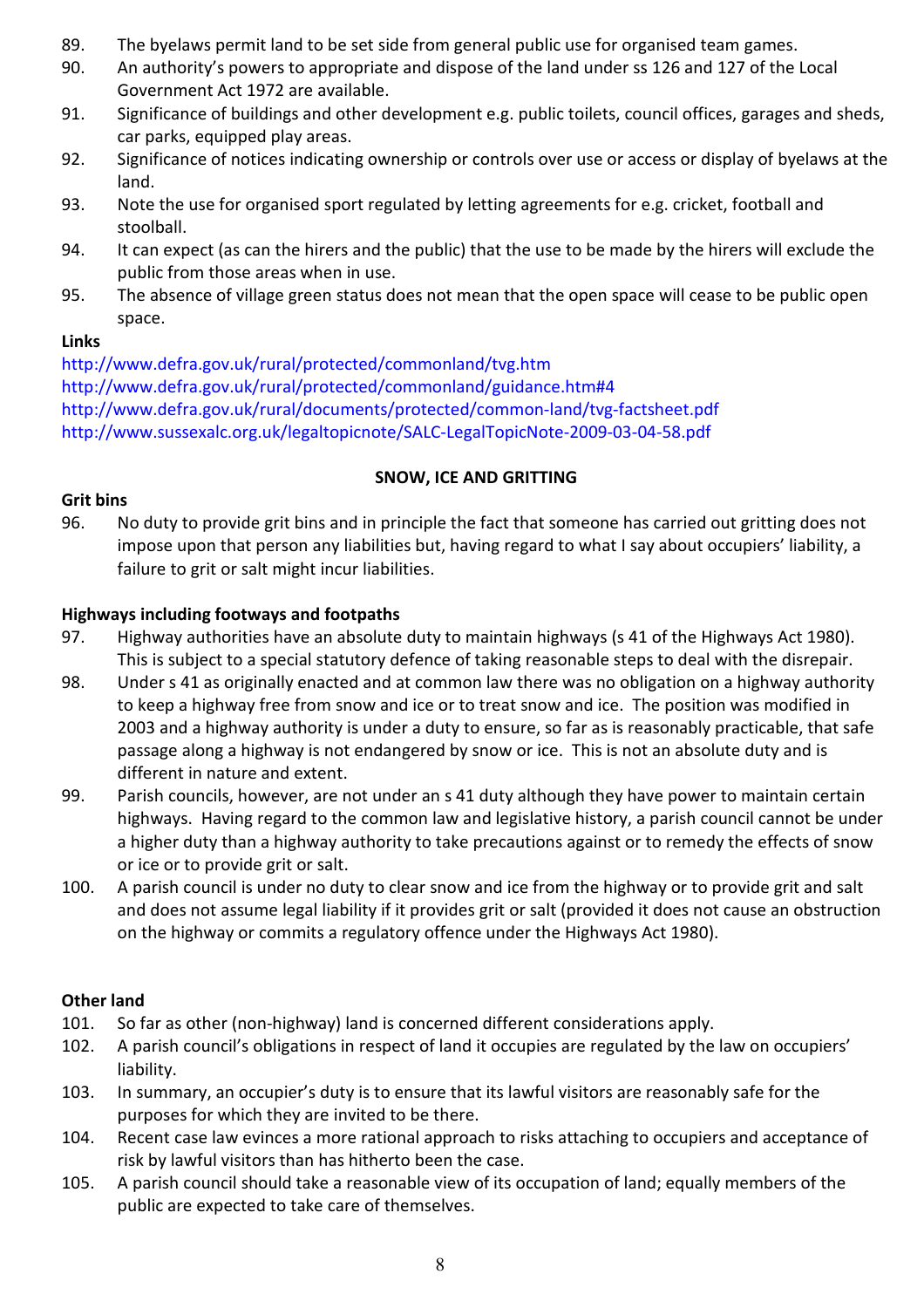## Health and safety

- 106. Parish councils should be alive to their duties under s 3 of the Health and Safety at Work Etc Act 1974 to conduct their business in such a way as to ensure as for as is reasonably practicable, that persons not in their employment who may be affected thereby are not thereby exposed to risks to their health and safety.
- 107. Essentially this is a statutory formulation of the law of negligence. I am not aware that taking precautions against or remedying the effects of snow and ice has led to a breach of the 1974 Act.

#### CLOSED CHURCHYARDS

- 108. S 215(2) imposes an obligation on a parish council to maintain a closed churchyard. The duty is circumscribed and is defined by s 215(1) to keep [the closed churchyard] in decent order and its walls and fences in good repair. There is clearly a difference between "decent order" and "good repair".
- 109. The statute and the limited case law establish the following principles:
- the parish council does not become the owner of the churchyard
- responsibility for memorials lies with the owner of the memorial and where he or she cannot be found the church authorities
- it is the limited responsibility to maintain in its two forms which transfers
- the responsibility relates only to the churchyard and not to the church or its appurtenances
- the obligation certainly includes the clearance of "all rubbish, muck, thorns, briers, shrubs and anything else that may annoy parishioners when they come into it …"
- the Church of England's legal view is the obligation includes the maintenance and repair of the paths and gates, and also the renewal of a gate when, according to the ordinary rules of good management, it should be replaced
- any significant work requires a faculty from the bishop
- the obligation to keep in decent order includes a requirement to maintain the safety of memorials laid flat
- the appearance of the churchyard is a factor
- the duty to maintain does not require a parish council to undertake works of restoration of memorials
- the church authorities retain all rights and liabilities as owner and occupier
- "decent" might be construed as "becoming" or "seemly"
- in exercising any of its powers a parish council must take reasonable care
- the exercise of powers may require planning permission or listed building consent
- the powers of a local authority in relation to closed churchyards are clearly intended to be different from those exercisable with respect to burial grounds or closed churchyards designated open spaces under ss 9-16 of the Open Spaces Act 1906.
- 110. My view is that discharge of a parish council's obligation to keep in decent order should have regard to the principles of occupiers' liability but is not subject to the 1957 Act as such in respect of closed churchyards. It follows that a parish council may wish to salt those paths which are habitually used by the public for public purposes but would not attract liability for not doing so: see s 111 of Local Government Act 1972 and s 2 of the Local Government Act 2000 (eligible councils).
- 111. So far as the general obligation to keep in decent order is concerned, a parish council is not obliged to make good (other than to ensure the reasonable safety users) or to improve or restore. It may, of course, choose to do more: s 111 of the Local Government Act 1972 and s 2 of the Local Government Act 2000 (eligible councils).
- 112. Different considerations apply to the repair of walls and fences where the obligation is to maintain in good repair. This is potentially onerous and means that the walls and fences must be kept in a state reasonably sufficient to fulfil the purposes for which they were provided e.g. as a support or a means of enclosure and having regard to the requirements of good property management. Again, a parish council may go beyond its statutory duty.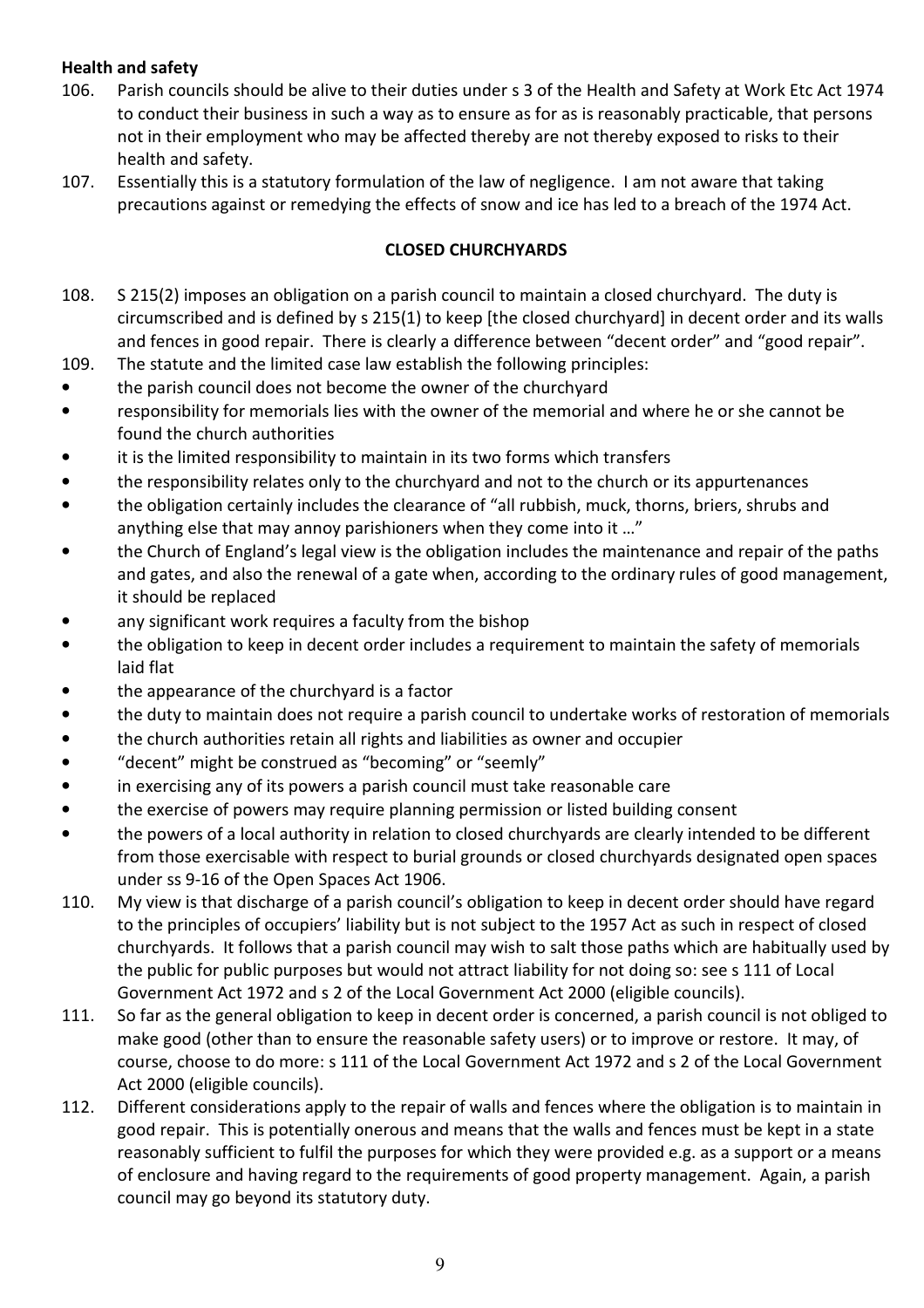113. The advice is based on an interpretation of s 215 of the Local Government Act 1972 and does not take account of any rights and liabilities acquired under contractual arrangements.

## Links

http://www.sussexalc.org.uk/legaltopicnote/SALC-LegalTopicNote-2009-03-04-67.pdf

#### VILLAGE HALLS AND RECREATIONAL GROUNDS TRUSTEES AND PARISH COUNCILS

#### Functional and financial split

- 114. There must be an organisational and financial split between the parish council and the charity. The respective accounting rules require it.
- 115. Organisationally, the two bodies must be separated. The role of the parish council is limited to two principal functions: to act as custodian trustee and can be the appointor of the managing trustees. Each body is responsible for the conduct of its organisation and for accounting for and being accountable for its activities.
- 116. The proceedings of the parish council are governed by the Local Government Acts and the procedural, financial and contract standing orders made under them and those of the charity are governed by the charitable scheme and the Charities Acts and regulations.

### Council officers

117. Officers of the Council may act as staff of the charity or provide services to it but in doing so are governed by the charitable rules relating to such employment or engagement. Staff must be aware of the potential for (legitimate) conflict, just as any member or officer acting as a trustee would be bound by the trust law and could act only in the interests of the trust.

### Support to the charity

118. The way in which the Council may give support to the charity could depend on the Council's being an eligible Council and acting as such.

### S 137 of the Local Government Act 1972

- 119. If the Council were not an eligible council, then its scope for support to the charity is essentially limited to financial support e.g. under s 137(3) (a) of the Local Government Act 1972 (and the constraints on the exercise of that power) or s 19 of the Local Government (Miscellaneous Provisions) Act 1976.
- 120. Such support could cover payment for services e.g. of the time of a Council officer acting as clerk or treasurer.

### Eligible councils

121. The position of an eligible council is significantly different. Not only can an eligible council make financial assistance available (without the s 137(4) cap), it can have recourse to the well-being powers in s 2 of the Local Government Act 2000. The well-being powers are not wholly unfettered and must be exercised having regard to District Council's and County Council's sustainable community strategies. They can comprise the provision of profession and other services to the charity either free or at a cost and such services could include accounting, clerking or technical services. The Council should always be aware of its fiduciary duty to its taxpayers.

#### Documentation of arrangements

122. Whatever route or combination of routes are chosen, the process and the deal done should approved and documented. I would not envisage that the contract or service level agreement would need to be elaborate but each party should remember that it could sue and be sued on the terms.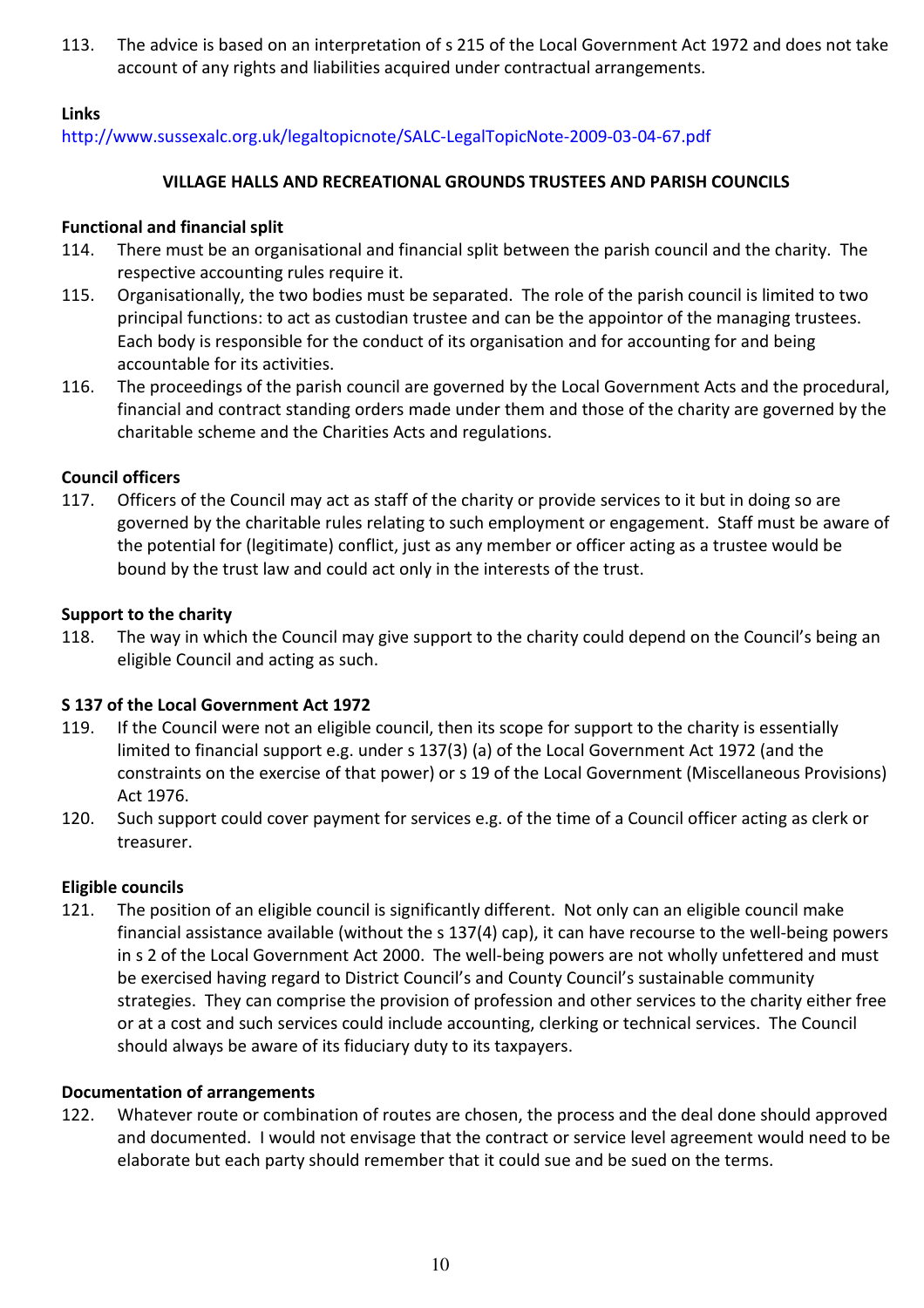# Separating the Council's and the charity's finances

- 123. With respect to financial separation different financial considerations and rules apply to the Council and the charity and that is the case even if there is an overlap of administration.
- 124. Separate bank accounts are required and income and expenditure attributable to each body must be processed through the relevant bank account. It is not enough to keep separate memorandum accounts within the Council's accounting systems.
- 125. It will be necessary for the charity to create a receipts and expenditure account for the charity, authorise and open a bank account and make arrangements for the authorisation and processing of its services, supplies and works and the relevant income and expenditure.
- 126. The Council for its part must separate out the income and expenditure properly attributable to the charity and authorise and transfer the requisite balance to the charity's bank account.
- 127. It may be, of course, that any such account may already bear a theoretical deficit the Council will, subject to grant accounting, have to agree a grant now or an advance on the grant if none has been already agreed.
- 128. Not only must income and expenditure streams be kept separate but you need to be aware of the differing taxation regimes.
- 129. Beware if the charity's funds have been mixed with those of the Council's then the charity's income and expenditure has been wrongly treated for VAT purposes and this clearly and urgently must be rectified.
- 130. The position may have been different had the Council been a sole trustee.
- 131. The charity's activities being generally exempt in VAT terms mean that the charity cannot recover its input tax. A further implication is NNDR. A charity is entitled to 80% mandatory relief and should be looking for 20% discretionary relief from the billing authority. The Council is not entitled to such relief, although it may qualify for small business relief.
- 132. Grants by the Council to the charity should be clearly authorised and identified. It may be that the level may equate to the deficit on the charity's year's activities but because of the requirement for separation of bank accounts the figure cannot just be an entry in the Council's accounts.
- 133. Moreover, the charity and the Council should be aware of the reporting requirements in s 137A of the Local Government Act 1972 which continues to apply to grants to charitable bodies (whether or not a Council is an eligible council).

# Particular points

- 134. Note the following points:
- the accounts and finances and procedures of the Council and the charity must be separated at the earliest opportunity for the current year, otherwise the auditor will, I suspect, qualify accounts;
- the decision-making processes of the Council and of the trustees must be separated and administered separately not only because of the legal and accounting rules but to demonstrate transparency in the public interest;
- the administration of the Council and the charity must separated to the extent that the tasks are separately indefinable and the right rules applied;
- quality status requires unqualified accounts. It also demands adequate internal controls and internal audit, both of which have failed, to date, to pick up the deficiency and could necessitate a review not only to satisfy the Council but also the external auditors and the County Accreditation Panel;
- eligible status requires proper record keeping of s 2 activities which connote both the financial assistance and the provision of services;
- a separation of the activities and the opening and operation of separate bank accounts would appear to remove the risk of qualification of the Council's accounts on those grounds;
- the making of financial assistance by the Council to the charity engages the reporting arrangements of s 137A. However, it is good practice for a Council and sound financial stewardship to lay down proper application procedures, grant making criteria, conditions for the expenditure of funds and reporting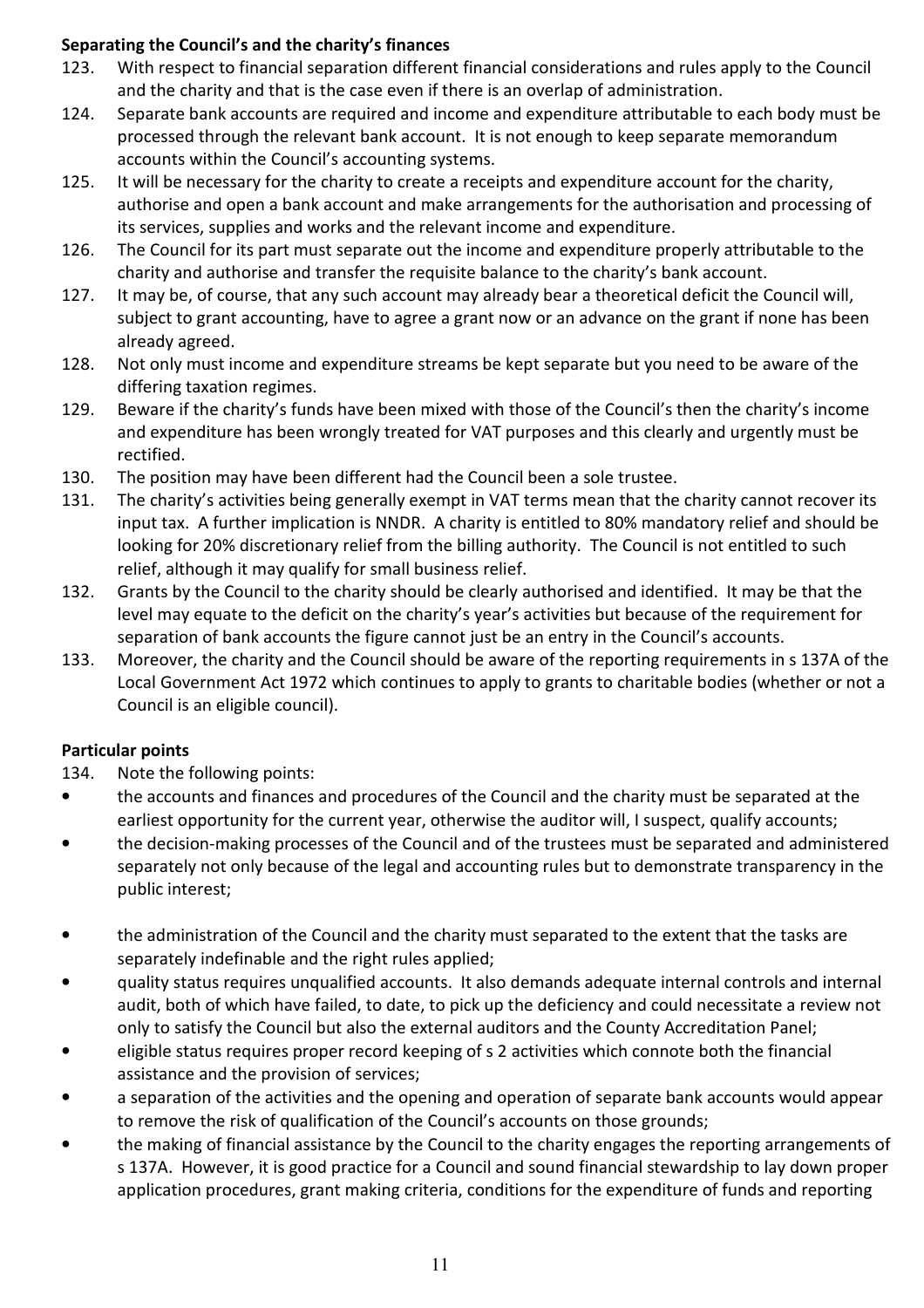back requirements. I should add that I do not consider, by analogy with the Local Government Act 1988 Part II, that grant conditions could require the charity to take its services from the Council;

there is much merit in documenting the contract between the Council and the charity for administrative/ professional/ technical services and the authority therefor. Both parties need to demonstrate a proper audit trail and value for money.

## Links

http://www.sussexalc.org.uk/legaltopicnote/SALC-LegalTopicNote-2009-03-04-23.pdf http://www.sussexalc.org.uk/legaltopicnote/SALC-LegalTopicNote-2009-03-04-30.pdf

## FREEDOM OF INFORMATION AND DATA PROTECTION - E-MAIL MANAGEMENT

## The status of e-mails

135. E-mails should be regarded as written documents for the purposes of production, use, retention and disclosure. They are not to be treated as different from paper documents.

## Production and use

# 136. Members and officers should:

- Use personal and professional courtesy and considerations in e-mail.
- Always use appropriate language, remembering that misunderstandings frequently arise through the use of e-mail which offends others without intending to.
- Comply, not only with any specific policies on e-mail or any Member/Officer protocol or any local instructions about external or internal communications, but also with the rules of common courtesy and the law when using e-mail.
- If offended by the content or tone of an incoming message get a second opinion to check out their interpretation and make sure the response is objective.
- Always respect the privacy of others, remembering that e-mail can be just as intrusive as unsolicited 'phone calls or letters.
- Respect the confidentiality of information encountered inadvertently in e-mail or other records.
- Check with the sender if there is any doubt about the authenticity of a message.
- Only copy correspondence between an individual Member and an officer to other Members when appropriate and necessary
- Make explicit where correspondence has been copied to others
- Ensure that e-mails which create obligations or give instructions on behalf of the Council are never sent out under the name of a Member.
- Be alive to the Code of Members' Conduct especially with regard to treating others with respect.
- 137. Members and officers should not:
- Send unnecessary e-mails, remembering someone else will have to read and respond.
- Include anything in an e-mail that would not be put in a letter.
- Use code or jargon which might be misunderstood or unknown to the receiver.
- Use e-mail which breaches codes of common courtesy or decency (such as harassment, copyright violations, unsolicited e-mails or other material).
- Seek out, use, or disclose personal or confidential information unless specifically authorised to do so.
- Knowingly restrict or interfere with others' access to and use of e-mail.
- Send "Junk e-mail" or chain messages.
- Use e-mail to give the impression that the sender represents the Council (unless authorised to do so).

# Management

138. A Council will want to bear in mind the following points about the active management of documents including e-mails: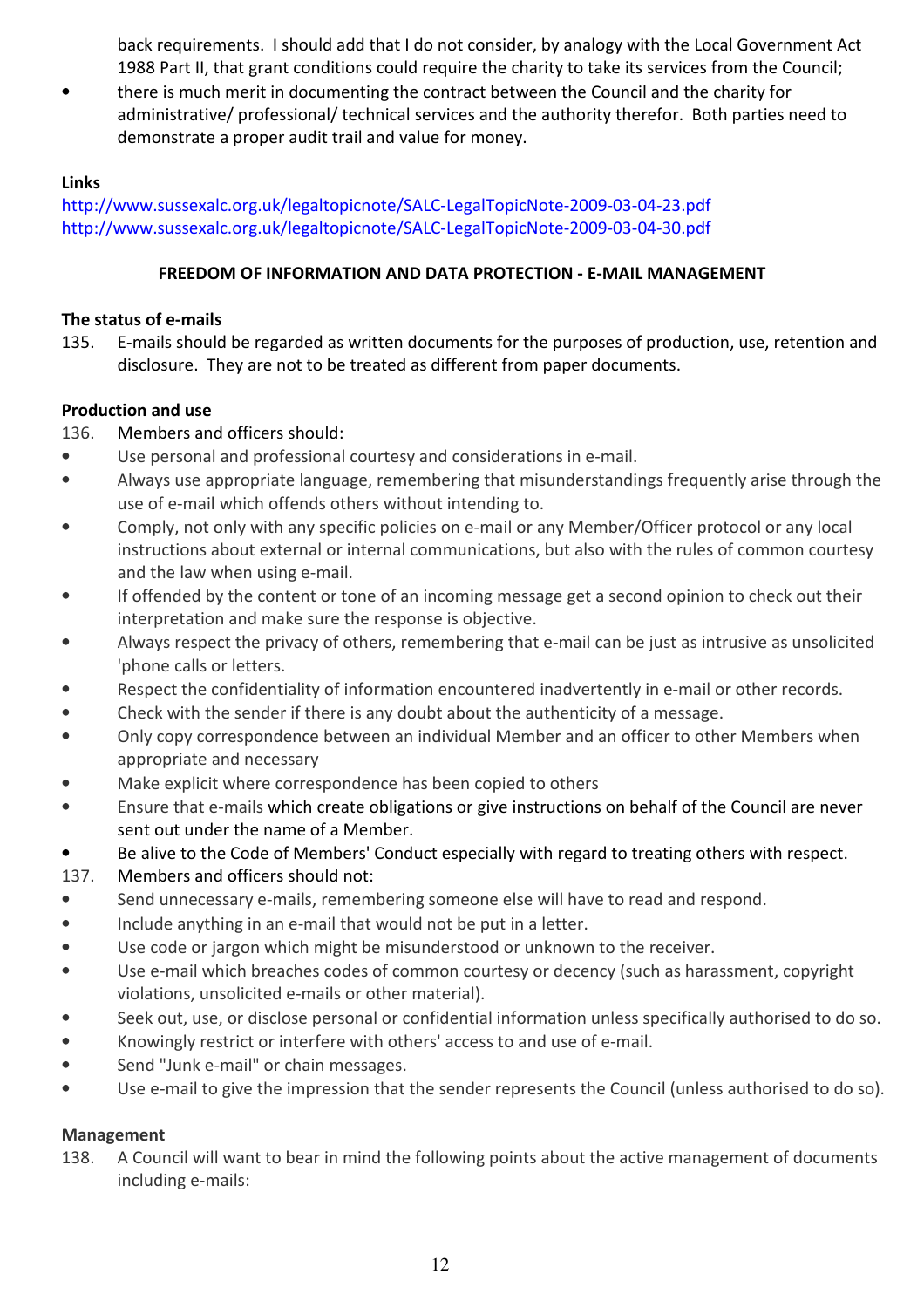- The principles underlying records management creation, retention, identification, and retrieval of records – apply equally to both electronic and paper records.
- There is a need to manage business records in electronic form, and detail and monitor procedures for e-mail, documents and other information held on shared and personal hard drives.
- There should be regular review procedures relating to information held in deleted files and back-up systems, particularly for keeping track of what information is held in this way.
- Information located in desktop recycle bins is clearly subject to the FOIA as this continues to be held and is easily accessible. Once deleted from the recycle bin the information will also continue to be held unless the electronic record is completely erased from the computer system.
- Information in a deleted file or in a back-up, whether a server, disc or tape, may be regarded as being held by a public authority for the purposes of the FOIA depending on the particular circumstances of the individual case.
- If the information is contained within a record that is, as a result of retention and destruction policies, due to be destroyed within 20 days of receiving a Freedom of Information request, a Council does not have to release the information. However, as a matter of good practice, it is worth considering delaying destruction until the Council has disclosed the information or, if not disclosed, until the complaint and appeal provisions of the FOIA are exhausted.
- If a Council cannot delay the destruction, under the duty to offer advice and assistance the Council should identify whether another authority holds the information and inform the applicant of this or offer to provide similar or related information if this is appropriate.
- All recorded information held by a public authority is subject to the FOIA. No distinction is made between information held by an authority in its main office, in other locations, or on its behalf by an off-site storage firm. This means that the procedures and policies on location and retrieval of information will apply in the same way. Similar procedures should also be in place between the authority and its information systems provider for information kept electronically that is not easily accessible directly by staff of the authority.

### Retention

- 139. E-mails like other documents and files to which they might be attached should be retained in accordance with a Council's documents and records retention policy. The policy should also detail the criteria for and the arrangements for the disposal of documents that have passed the requirement for retention. A policy entails an assessment of the nature of the storage and the security arrangements and the length of time for which the documents are to be held and the method of disposal.
- 140. The nature of the storage will depend on the importance and sensitivity of the information held, the durability of the medium and the need for and facilities for access.
- 141. Security arrangements will be determined by the importance and sensitivity of the information and any restrictions on or rights of access to the material. For example, personal information must be kept in accordance with the Data Protection Act 1998 but must be disclosable in response to data subject requests.
- 142. The need for and the quality of the back up and disaster recovery procedures must respect the importance and sensitivity of the material.
- 143. The length of time for which documents are retainable is governed by the time during which legal proceedings may be brought, statutory requirements or sound management.
- 144. Most legal proceedings are governed by 'the Limitation Acts'. The Acts (notably the Limitation Act 1980) state that legal claims may not be commenced after a specified period. The specified period varies, depending on the type of claim in question. The table below sets out the limitation periods for the different categories of claim. The reference to 'category' in the table refers to claims brought in respect of that category.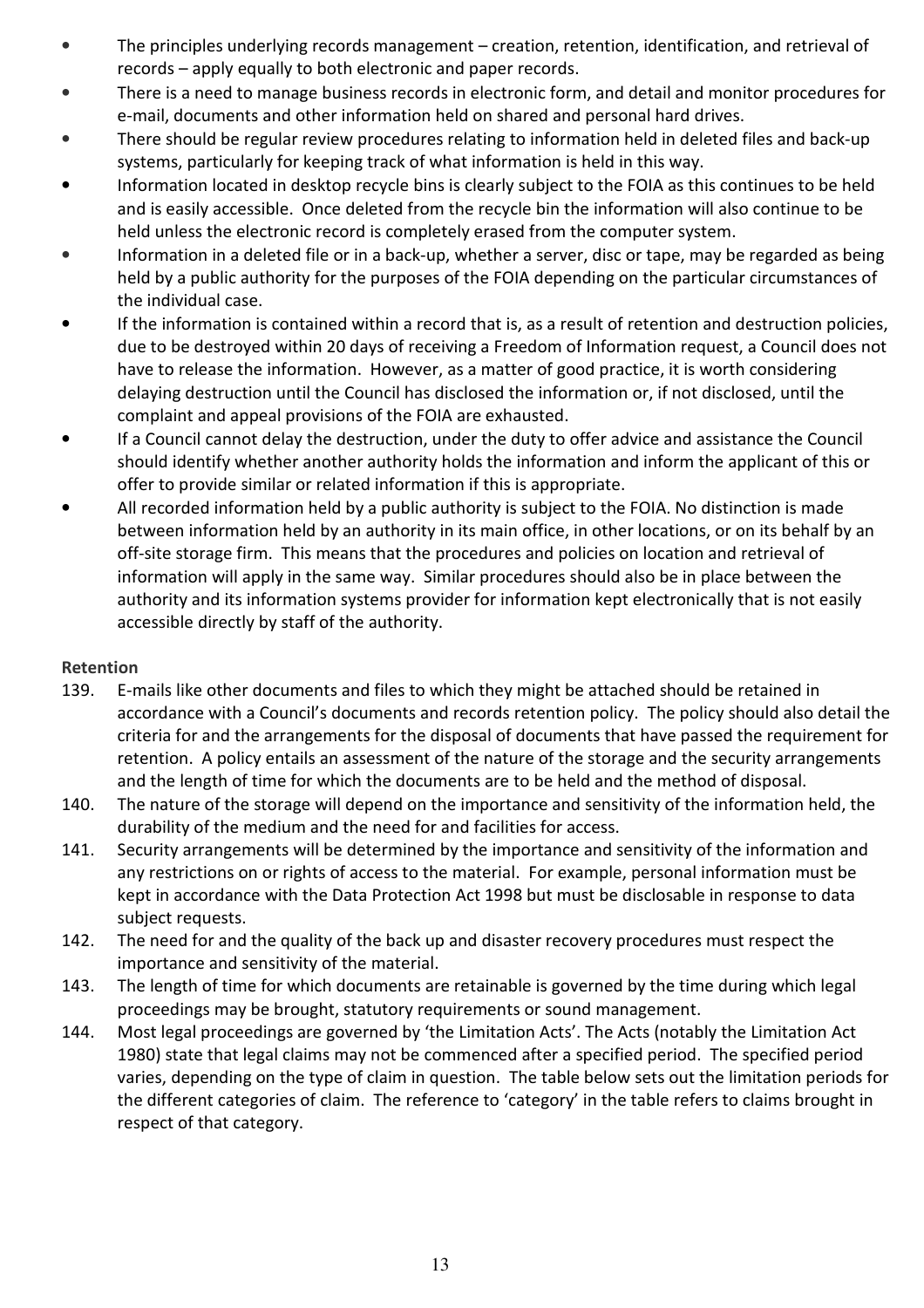| Category                       | <b>Limitation Period</b>           |
|--------------------------------|------------------------------------|
|                                |                                    |
| Negligence (and other 'Torts') | 6 years                            |
| Defamation                     | 1 year                             |
| Contract                       | 6 years (12 years if under seal)   |
| Leases                         | Throughout the terms plus 12 years |
| Sums recoverable by statute    | 6 years                            |
| Personal Injury                | 3 years                            |
| To Recover Land                | 12 years                           |
| Rent                           | 6 years                            |
| <b>Breach of Trust</b>         | None                               |

145. Certain statutory provisions require the retention of documents for certain periods including:

| <b>DOCUMENT</b>                                           | <b>MINIMUM RETENTION</b><br><b>PERIOD</b> | <b>REASON</b>            |
|-----------------------------------------------------------|-------------------------------------------|--------------------------|
|                                                           |                                           |                          |
| Minute books                                              | Indefinite                                | Archive                  |
| Scales of fees and charges                                | 5 years                                   | Management               |
| Receipt and payment<br>account(s)                         | Indefinite                                | Archive                  |
| Receipt books of all kinds                                | 6 years                                   | <b>VAT</b>               |
| Bank statements,<br>including deposit/savings<br>accounts | Last completed audit year                 | Audit                    |
| Bank paying-in books                                      | Last completed audit year                 | Audit                    |
| Cheque book stubs                                         | Last completed audit year                 | Audit                    |
| <b>Quotations and tenders</b>                             | 12 years/indefinite                       | Limitation               |
| Paid invoices                                             | 6 years                                   | <b>VAT</b>               |
| Paid cheques                                              | 6 years                                   | Limitation               |
| VAT records                                               | 6 years                                   | <b>VAT</b>               |
| Petty cash, postage and<br>telephone books                | 6 years                                   | Tax, VAT,                |
| Timesheets                                                | Last completed audit year                 | Audit                    |
| Wages books                                               | 12 years                                  | Pensions                 |
| Insurance policies                                        | While valid                               | Management               |
| Certificates for Insurance                                | 40 years from date on                     | The Employers' Liability |
| against liability for                                     | which                                     | (Compulsory Insurance)   |
| employees                                                 | insurance commenced or                    | Regulations 1998 (SI.    |
|                                                           | was renewed                               | $2753$ ),                |
|                                                           |                                           | Management.              |
| Investments                                               | Indefinite                                | Audit, Management        |
| Title deeds, leases,                                      | Indefinite                                | Audit, Management        |
| agreements, contracts                                     |                                           |                          |
| <b>Members allowances</b>                                 | 6 years                                   | Tax,                     |
| register                                                  |                                           |                          |
| For Halls, Centre,                                        | 6 years                                   | <b>VAT</b>               |
| <b>Recreation Grounds</b>                                 |                                           |                          |
| application to hire                                       |                                           |                          |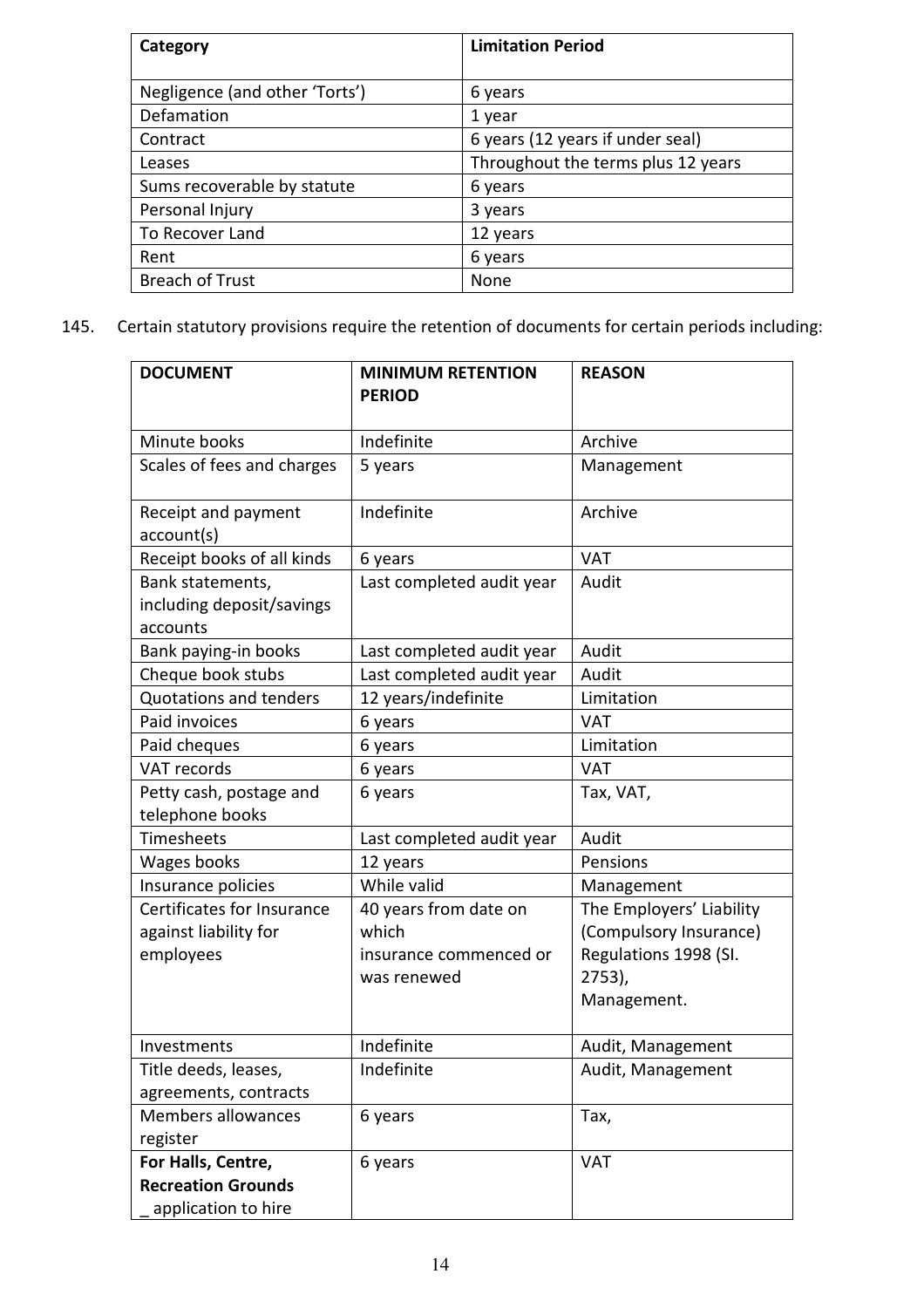| _ lettings diaries<br>_ copies of bills to hires<br>record of tickets issued                                                                                                                                                                                                                                                                                            |            |                                                                    |
|-------------------------------------------------------------------------------------------------------------------------------------------------------------------------------------------------------------------------------------------------------------------------------------------------------------------------------------------------------------------------|------------|--------------------------------------------------------------------|
| <b>For Allotments</b>                                                                                                                                                                                                                                                                                                                                                   | Indefinite | Audit, Management                                                  |
| register and plans                                                                                                                                                                                                                                                                                                                                                      |            |                                                                    |
| <b>For Burial Grounds</b><br>register of fees collected<br>_ register of burials<br>_ register of purchased<br>graves<br>register/plan of grave<br>spaces<br>_ register of memorials<br>_ applications for<br>interment<br>_ applications for right to<br>erect memorials<br>_ disposal certificates<br>_ copy certificates of grant<br>of exclusive<br>right of burial | Indefinite | Archives, Local Authorities<br><b>Cemeteries Order</b><br>1977/204 |

- 146. The retention of personal information is subject to the Data Protection Act 1998's data protection principles.
- 147. The retention of certain non personal data may be regulated by the Council's publication scheme under the Freedom of Information Act 2000.
- 148. The retention policy must also include the criteria for and the arrangements for the disposal of documents e.g. by destruction or transfer to an archive. The nature of disposal will depend on the sensitivity of the material.

### **Disclosure**

- 149. Documents generally and e-mails in particular are publicly disclosable under and in accordance with the Freedom of Information Act 2000 (and the Council's publication scheme), the Data Protection Act 1998, Environmental Information Regulations 2004/3391 and access to information.
- 150. Information held (and this includes e-mails) should always be regarded as disclosable unless there are sound legal reasons founded in the statutory framework which justifies their withholding, e.g. that it is properly exempt under the Freedom of Information Act 2000, or it is personal data not disclosable other than to a data subject under the Data Protection Act 1998 or it is subject to an obligation of confidentiality.
- 151. So far as access to information is concerned, a Council's policy on sharing or giving information to Members should be as open as possible.
- 152. Members may request the Clerk to provide them with such information, explanation and advice about the Council's functions as they may reasonably need to assist them in discharging their role as Members. This may range from a request for general information about some aspect of a service's activities to a request for specific information on behalf of a parishioner.
- 153. Where such information is requested on behalf of a third party, it shall only be requested if it is capable of being in the public domain: i.e. it is not confidential, data protected or subject to exemptions from disclosure under the Local Government Act 1972 Part 5A (access to information) and equivalent legislation, the Freedom of Information Act 2000 or the Environmental Information Regulations 2004.